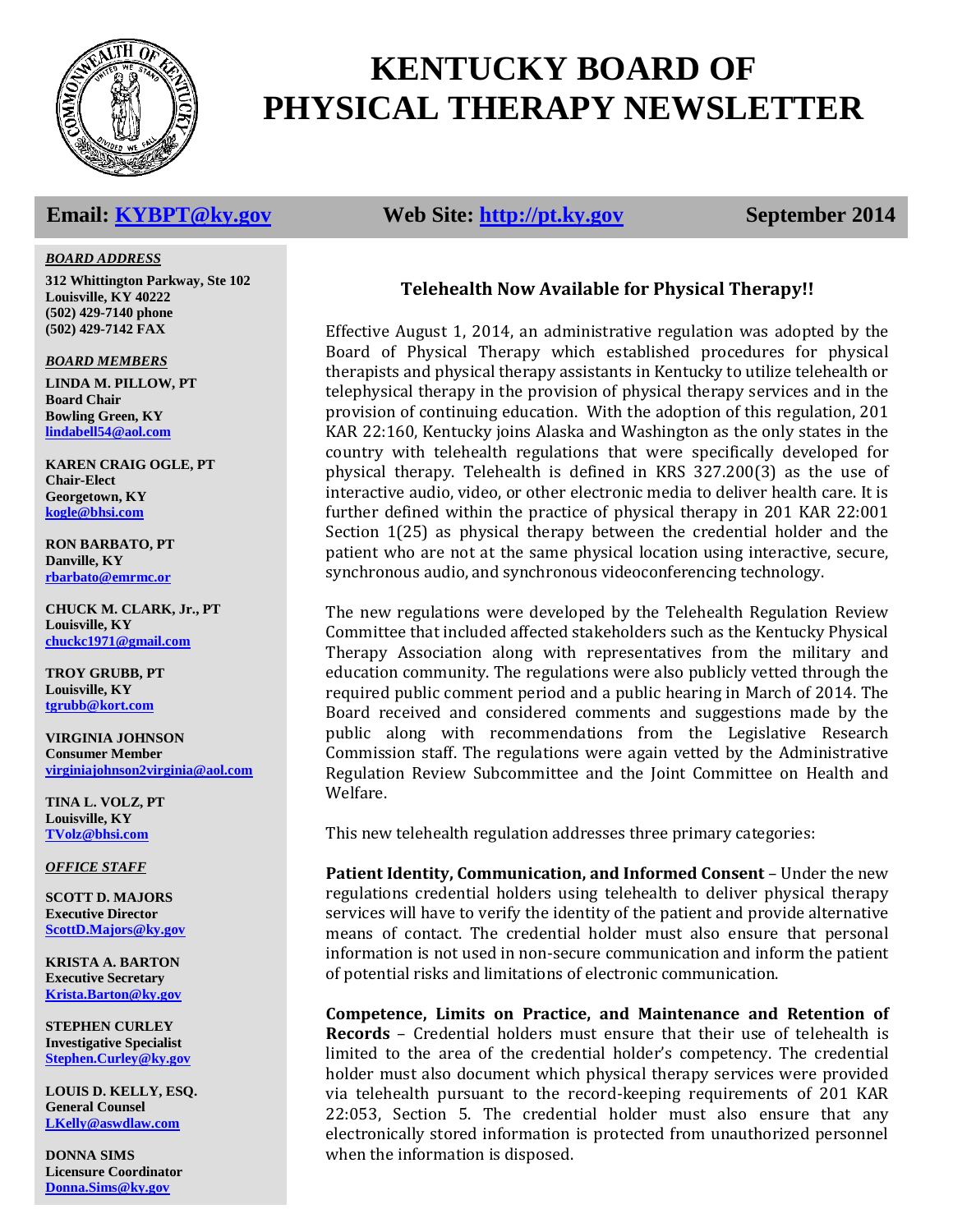**Compliance with State Law** – Any credential holder utilizing telehealth to deliver physical therapy services must be licensed to practice physical therapy or otherwise authorized to practice physical therapy in the location the patient is physically present.

As the APTA has recognized, telehealth is an appropriate model of service delivery for the physical therapy community when provided in a manner that respects patient privacy and consent while also meeting ethical principles and acceptable standards of practice and documentation. The Board shares APTA's perspective, and it views telehealth to play an important role in overcoming barriers to access to services caused by distance, impaired mobility, and the absence of physical therapy providers. The Board wishes to express its deep appreciation to the members of the Telehealth Regulation Review Committee for their valuable contributions in the development of this new regulation.

## **Exploring a Physical Therapy Interstate Licensure Compact**

At its September 2013 annual meeting, the Federation of State Boards of Physical Therapy's (FSBPT) Delegate Assembly supported their Board of Directors in exploring mobility and portability through an interstate licensure compact.

An interstate compact is an agreement between states to enact legislation and enter into a contract for a limited purpose or to address a particular policy issue. The US Constitution guarantees the ability for states to enter into such compacts. The intent of this licensure compact is to increase consumer access to safe and competent physical therapy by eliminating licensure barriers to access to competent physical therapists and physical therapist assistants.

FSBPT established a Physical Therapy Licensure Compact Task Force in late 2013. Members of the Task Force included twenty-eight representatives from a number of U.S. physical therapy licensing boards (physical therapists, physical therapist assistants, public members and board administrators) as well as a legislator and representatives from the professional association's board and staff. Task Force meetings were facilitated by an outside facilitator and assisted by two individuals from The Council of State Governments (CSG). The Task Force recommended that FSBPT's Board of Directors assemble a team of individuals for the purpose of drafting language that may serve as a model compact for member boards. Seven members were selected for this "Drafting Team," including Scott Majors, the Board's Executive Director. The Drafting Team is scheduled to conduct two meetings in 2014 and one meeting in early 2015, and its final draft compact language will be scheduled for consideration by all member boards at FSBPT's annual meeting in October 2015.

Overriding goals that the Drafting Team has been charged to consider include:

- The compact should be structured to assure safety of the public.
- The compact and the systems should allow licensing boards to focus on critical issues that have the most impact on public protection.
- The compact should facilitate contemporary practice models while maintaining state sovereignty.
- The compact should not be overly burdensome to licensees and should lessen the administrative burdens on licensees.
- The compact should be revenue neutral to jurisdictions.

The Kentucky Board of Physical Therapy will continue to provide updated information relative to this initiative as it becomes available.

[Portions of this article were originally published by FSBPT earlier this year and have been republished with permission.]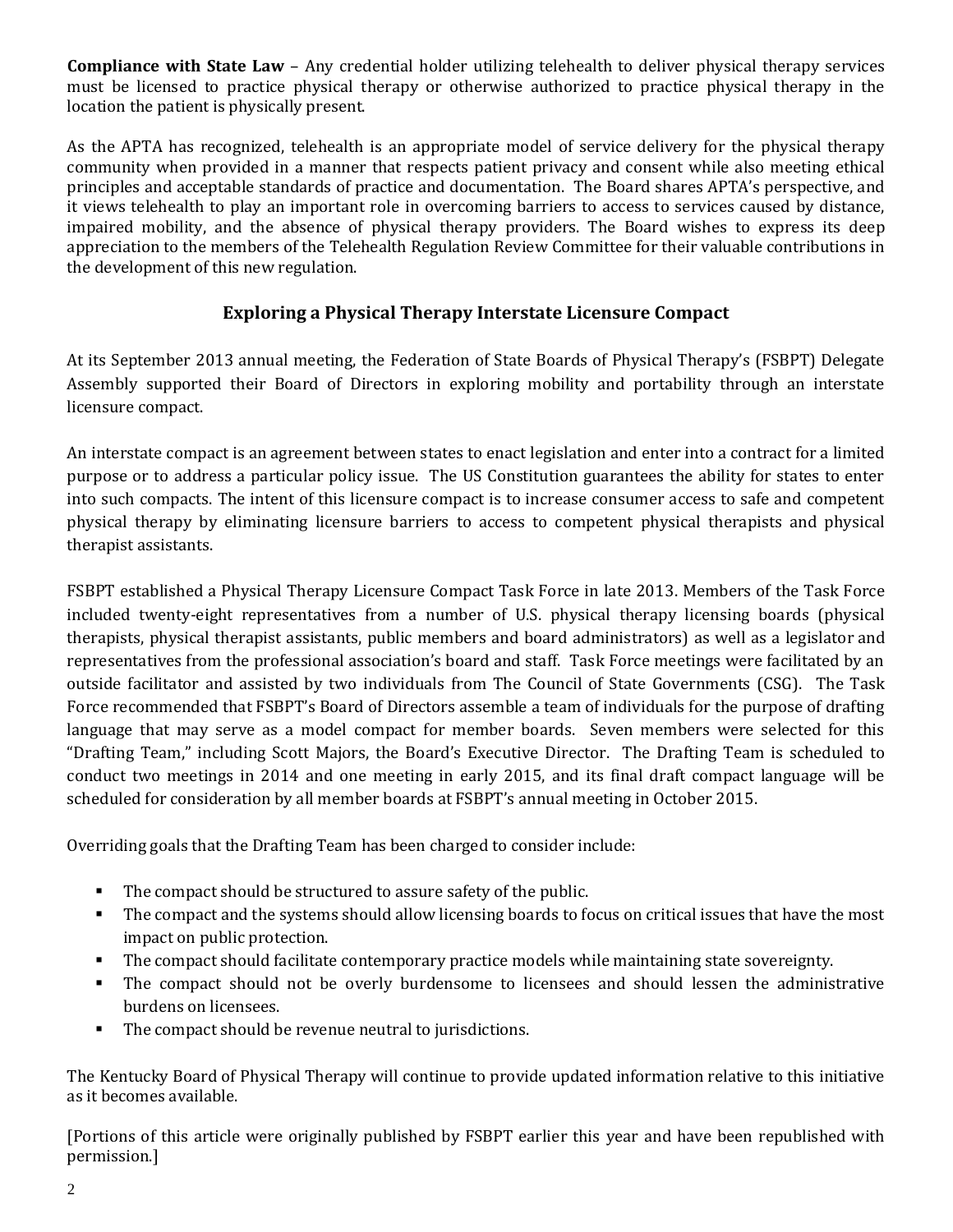## **Goodbye to Mark Brengelman!!**

Mark Brengelman's personal services contract to provide legal services to the Board expired in June of 2014. Mark served as the Board's General Counsel and Legal Advisor for over fifteen years, and his counsel to the Board throughout his service greatly assisted both the Board in its development and the advancement of our profession.

Mark became interested in law when he graduated with both Bachelor of Arts and Master's degrees in Philosophy from Emory University in Atlanta. He was conferred a Juris Doctorate degree from the University of Kentucky, College of Law. In 1995, Mark was appointed to serve as an Assistant Attorney General and he focused his practice in the area of administrative and professional regulatory law. In 2012, he also became a certified hearing officer before retiring from state government employment later that year.

In 2013, Mark was named Partner with Hazelrigg and Cox, a private law firm located in Frankfort, Kentucky, where he currently focuses on government services and consulting, continuing education, and the representation of health care practitioners before licensure boards and in professional regulatory matters. Mark also continues to serve as a national participant in continuing education, and he has presented several continuing education courses for multiple national and state organizations, including the Federation of State Boards of Physical Therapy and the Federation of Associations of Regulatory Boards.

The Board deeply appreciates Mark's counsel, judgment, expertise, and dedication to our agency throughout his many years of service. Thank you, Mark!!

## **The Board of Physical Therapy Welcomes New Staff Members!!**



Louis Kelly was appointed to serve as General Counsel for the Board in July 2014. He holds a Bachelor of Business Administration degree in Marketing from the University of Kentucky, and he received his Juris Doctorate degree from Northern Kentucky University's Salmon P. Chase College of Law.

Louis' law practice focuses primarily on administrative law, government law, and civil litigation representing numerous clients in both state and federal court. He currently resides in Florence, KY with his wife and two children. In his free time Louis enjoys playing and teaching percussion.



Krista Barton was appointed to serve as the Board's new Executive Secretary in September of 2014. She graduated from the University of Louisville in 2001 with a Bachelor of Arts degree in Art History.

Krista was previously employed with the Kentucky Board of Embalmers and Funeral Directors from 2007 through August of 2014 as their Executive Secretary. In that role, she was responsible for the annual renewal process for licensees, funeral homes and embalming services. Krista also assisted apprentice Funeral Directors and Embalmers throughout their apprenticeship programs, and she tracked the continuing education hours for all licensees.

Krista enjoys lap swimming, reading, listening to music, art and cooking for family and friends.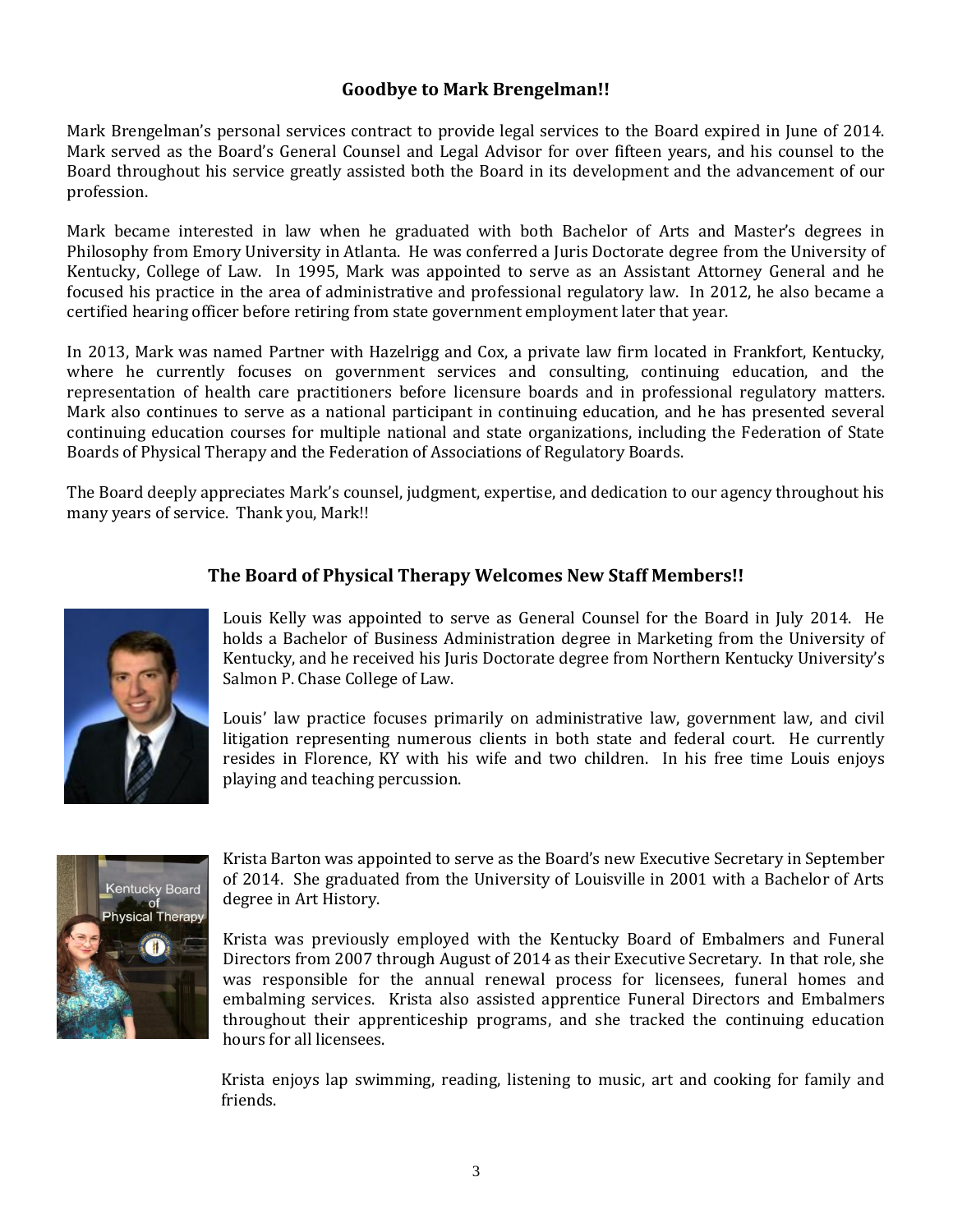## **Changes to Administrative Regulations Clarifies Who Can Supervise Individuals Working Under a Temporary Permit.**

By Louis D. Kelly, General Counsel

Earlier this year, the Kentucky Board of Physical Therapy approved amendments to its administrative regulations relating to supervision of individuals with temporary permits and candidates for application by endorsement. After the required public hearing and comment period the proposed amendments were approved and went into effect on June 6, 2014.

The amendments provide greater clarity in defining who is eligible to supervise an individual who practices with a temporary permit. Under the new language, a supervising physical therapist must be "currently engaged in the practice of physical therapy in Kentucky" and must have practiced in Kentucky for more than one year. Thus, the change dictates that a supervisor must not only be licensed, but actually practicing within the Commonwealth to be a supervisor. For example, a physical therapist who maintains an active license in Kentucky but whose office is in Indiana could not supervise someone with a temporary Kentucky permit outside of the Commonwealth.

All amendments to administrative regulations must be reviewed and approved by the Legislative Research Commission and the General Assembly's Administrative Regulations Review Subcommittee and Interim Joint Committee for Health and Welfare. The Board also presents all proposed amendments to interested stakeholders including the Kentucky Physical Therapy Association.

Mark R. Brengelman contributed to this article.

## **Don't Forget - Recent Amendments to Regulations Make Compliance with Continued Competency Easier.**

By Louis D. Kelly, General Counsel

When asked to describe his theory of relativity, Albert Einstein was quoted as saying, "When you are courting a nice girl an hour seems like a second. When you sit on a red-hot cinder a second seems like an hour. That's relativity." As an attorney subject to annual continuing legal education requirements, I have attended seminars and programs where I listened with rapt attention, and others that felt similar to the aforementioned cinder.

Regardless of your personal experience, prior to September 18, 2013, credential holders subject to the Kentucky Board of Physical Therapy were only allowed to acquire Category 1 contact hours in increments of at least three hours. However, recent amendments have changed this requirement and now credential holders can obtain Category 1 contact hours in less than three hours as long as the program is produced and developed by the American Physical Therapy Association or its state chapters and sections, which includes the Kentucky Physical Therapy Association.

This amendment provides much more flexibility in how credential holders obtain their Category 1 hours.

It should be noted that this amendment does not reduce the total amount of Category 1 hours required or the time frame in which they must be received pursuant to 201 KAR 22:045. In fact, this amendment creates additional flexibility and freedom for credential holders to schedule continuing competency seminars and programs in a manner that is most convenient to them and their individual practices.

Mark R. Brengelman contributed to this article.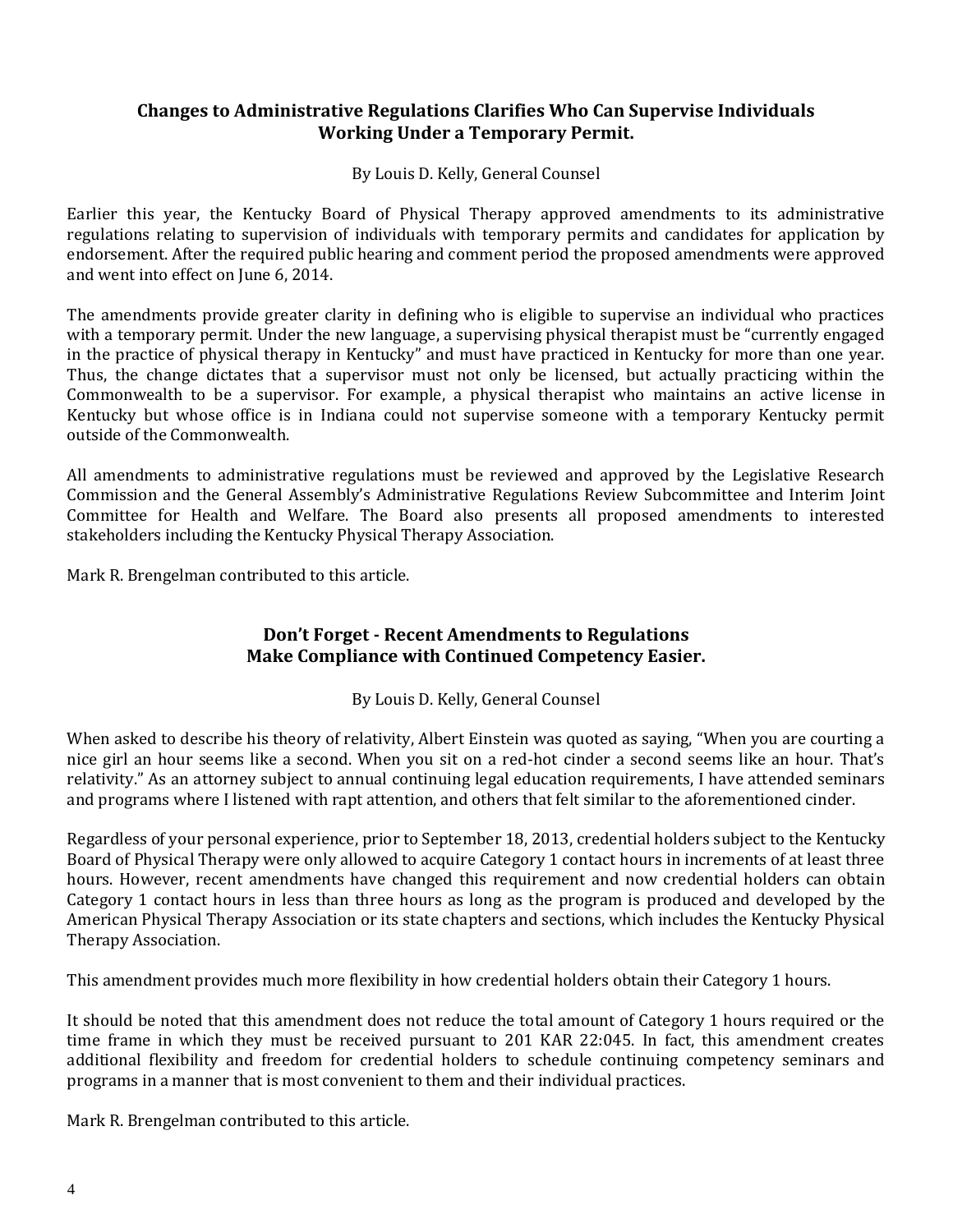## **Don't Be Late! Find Out When Your HIV/AIDS Course is due.**

Credential holders can now find out when their HIV/AIDS course is due by accessing the Board's website at [http://pt.ky.gov](http://pt.ky.gov/). The due date is located under "Details" whenever you perform a License Search. If your course is due by March 31, 2015, you must complete an approved course of 2 contact hours or greater and submit a copy of the course certificate to the Board office. You can submit the certificate via fax, mail, or email. You are not required to submit proof of any other continued competency records to the Board unless specifically requested pursuant to 201 KAR 22:045 Section 2(4).

Only courses approved by the Cabinet for Health and Family Services are acceptable for the HIV/AIDS requirement. A link for approved courses is posted on the Board's web site. Completion of the HIV/AIDS course counts for 2.0 contact hours of Category 2 continued competency per 201 KAR 22:045, Section 2(3)(i).

## **Renewal of License and Continued Competency**

March 31, 2015 is the magic date…all active PT licenses and PTA certificates will expire on that date if not renewed. Our credential holders have 3 months in which to renew their credential; renewal will begin the first business day in January 2015 and run through March 31. Again in 2015, our credential holders may renew conveniently online.

Are you prepared for renewal of your license? Have you taken the Jurisprudence Exam for this biennium? Have you completed or are you working on the continued competency requirement for renewal? Review 201 KAR 22:045 for the continued competency requirements.

Facts regarding continued competency for renewal of license in 2015:

- Continued competency credits must be earned from April 1, 2013 through March 31, 2015.
- All credential holders must complete the current Jurisprudence Exam for biennium ending March 31, 2015 (2 contact hours).
- Submit a copy of your HIV/AIDS course certificate if due by 3/31/2015 (2 contact hours).
- Graduates of accredited PT/PTA programs in 2013 and 2014 have met the continued competency requirement (201 KAR 22:045 Section 2(2)(c), provided they have completed the current Jurisprudence Examination.
- Physical Therapists must complete 30 contact hours.
- Physical Therapist Assistants must complete 20 contact hours.
- Review the maximum and minimum requirements of contact hours for Category 1 and Category 2 (201 KAR 22:045 Section 1 (a) and (b).
- A licensee on active military duty shall be granted an exemption from continued competency requirements as established in KRS 12.355.

More information will be posted on our website as we near the renewal period.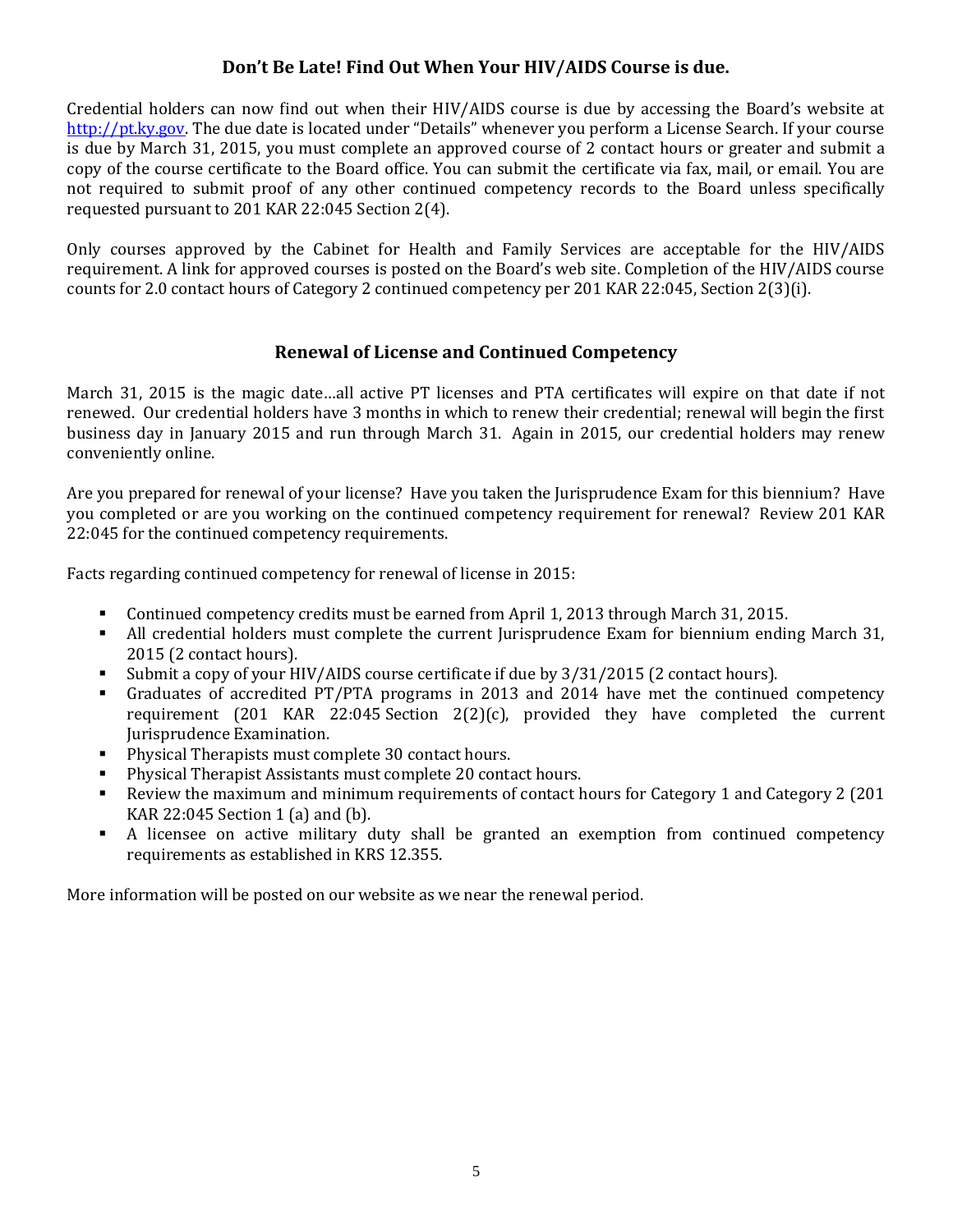## **Disciplinary Actions December 2013 – August 2014**

The following is a summary of disciplinary actions taken by the Board since the last Newsletter was published. It is intended as a summary for informational purposes only. All information is believed to be accurate. However, complete terms of each disciplinary action are contained in the Board's records. Monetary amounts paid to the Board may reflect the investigative costs and not necessarily the scope and severity of the violation(s).

## **Brandy Renee DeCourcey, PTA** 2014

**Final Action:** Active Suspension of Certificate and Settlement Agreement – Two Counts of KRS 327.070(2)(f) for the conviction of a felony and a violation of KRS  $327.070(2)$ (f) for the conviction of a misdemeanor which affects her ability to practice. Six month suspension, two years probation, \$750.00 administrative costs, IPTPC, personal appearance, and shall comply with all court orders in her criminal convictions.

## **Randall Scott Taylor, PT** Date: 5/15/2014

**Final Action:** Order and Settlement Agreement – reciprocal discipline. One violation of KRS 327.070(2)(k) by failing or refusing to obey any administrative regulation of the Board and one violation of KRS 327.070(2) by engaging in fraud or material deception in the delivery of professional services. Reprimand and \$250.00 fine.

## **Karen Wheatley, PTA** Date: 5/15/2014

**Final Action:** Final Order- allegations of a violation of KRS 327.070(2)(k) by failing or refusing to obey any order or administrative regulation of the Board. Ms. Wheatley was found in default and her certificate to practice was Revoked.

## **Patrick Meeker, PT** Date: 5/15/2014

**Final Action:** Final Order- allegations of a violation of KRS 327.070(2)(k) by failing or refusing to obey any order or administrative regulation of the Board. Mr. Meeker was found in default and his license to practice was Revoked.

## **Immediate and Temporary Suspension:**

| <b>Shayne Ferguson, PT</b><br><b>Violation: KRS 327.070(2)(a)</b><br>Action: Immediate Temporary Suspension, effective 7/18/2014<br><b>James Richard Roe, PT</b> | Date: 7/17/2014<br>Date: 7/17/2014 |                                                             |                |
|------------------------------------------------------------------------------------------------------------------------------------------------------------------|------------------------------------|-------------------------------------------------------------|----------------|
|                                                                                                                                                                  |                                    | <b>Violation: KRS 327.070(2)(a)</b>                         |                |
|                                                                                                                                                                  |                                    | Action: Immediate Temporary Suspension, effective 7/18/2014 |                |
|                                                                                                                                                                  |                                    | <b>Brandy Renee DeCourcey, PTA</b>                          | Date: 9/2/2014 |
| <b>Violation:</b> KRS 327.070 $(2)(k)$                                                                                                                           |                                    |                                                             |                |

**Action**: Immediate Temporary Suspension, effective 9/2/2014